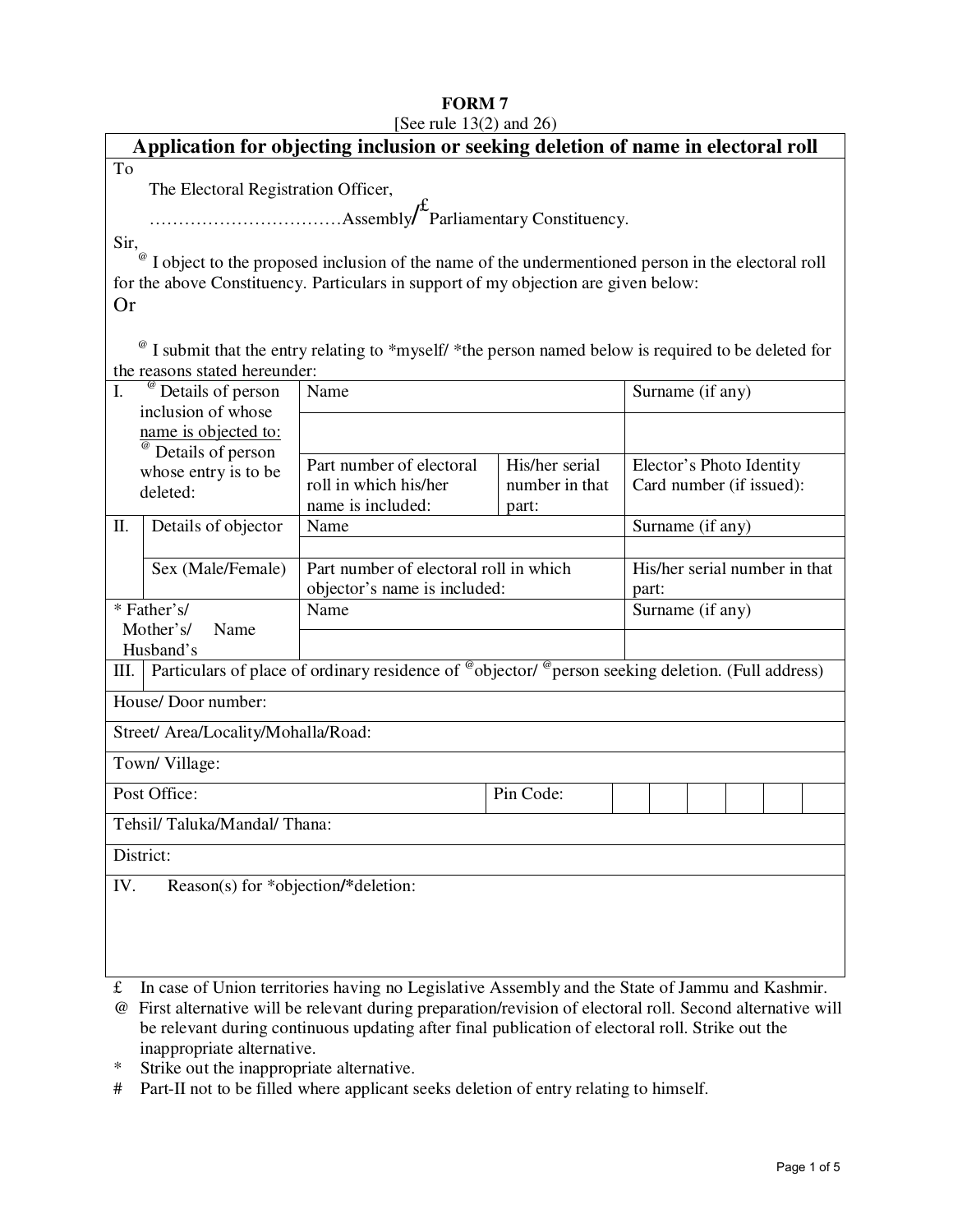| V.                                                                                                   | Declaration                                             |  |  |  |  |  |
|------------------------------------------------------------------------------------------------------|---------------------------------------------------------|--|--|--|--|--|
| I hereby declare that the facts and particulars mentioned above are true to the best of my knowledge |                                                         |  |  |  |  |  |
| and belief.                                                                                          |                                                         |  |  |  |  |  |
|                                                                                                      |                                                         |  |  |  |  |  |
|                                                                                                      |                                                         |  |  |  |  |  |
| Place:                                                                                               | Signature or thumb impression of the applicant<br>Date: |  |  |  |  |  |
|                                                                                                      |                                                         |  |  |  |  |  |
| Note- Any person who makes a statement or declaration which is false and which he either             |                                                         |  |  |  |  |  |
| knows or believes to be false or does not believe to be true, is punishable under section 31 of the  |                                                         |  |  |  |  |  |
| Representation of People Act, 1950 (43 of 1950).                                                     |                                                         |  |  |  |  |  |
| * Strike out the inappropriate alternative.                                                          |                                                         |  |  |  |  |  |
| <b>Details of action taken</b>                                                                       |                                                         |  |  |  |  |  |
| (To be filled by Electoral Registration Officer of the constituency)                                 |                                                         |  |  |  |  |  |
|                                                                                                      |                                                         |  |  |  |  |  |
| *objecting to inclusion/ *seeking deletion of name of                                                |                                                         |  |  |  |  |  |
|                                                                                                      |                                                         |  |  |  |  |  |

Shri/Smt./Km……………………………………………. in the electoral roll in Form 7 has been acepted\*/rejected\*.

Detailed reasons for \*acceptance [under or in pursuance of rule  $18*/20*/26(4)^{f}$ ] or \*rejection [under or in pursuance of rule  $17*/20*/26(4)^{\text{f}}$ ].

| Place:   |  |
|----------|--|
| Date:    |  |
| Officer) |  |

Electoral Registration Officer

Signature of (Seal of the Electoral<br>
1 Registration Officer Registration

\* Strike out the inappropriate alternative.

£ During continuous updating after final publication of electoral roll.

**Remarks of Field Level Officers (e.g BLO, Designated Officer, Supervisory Officer)**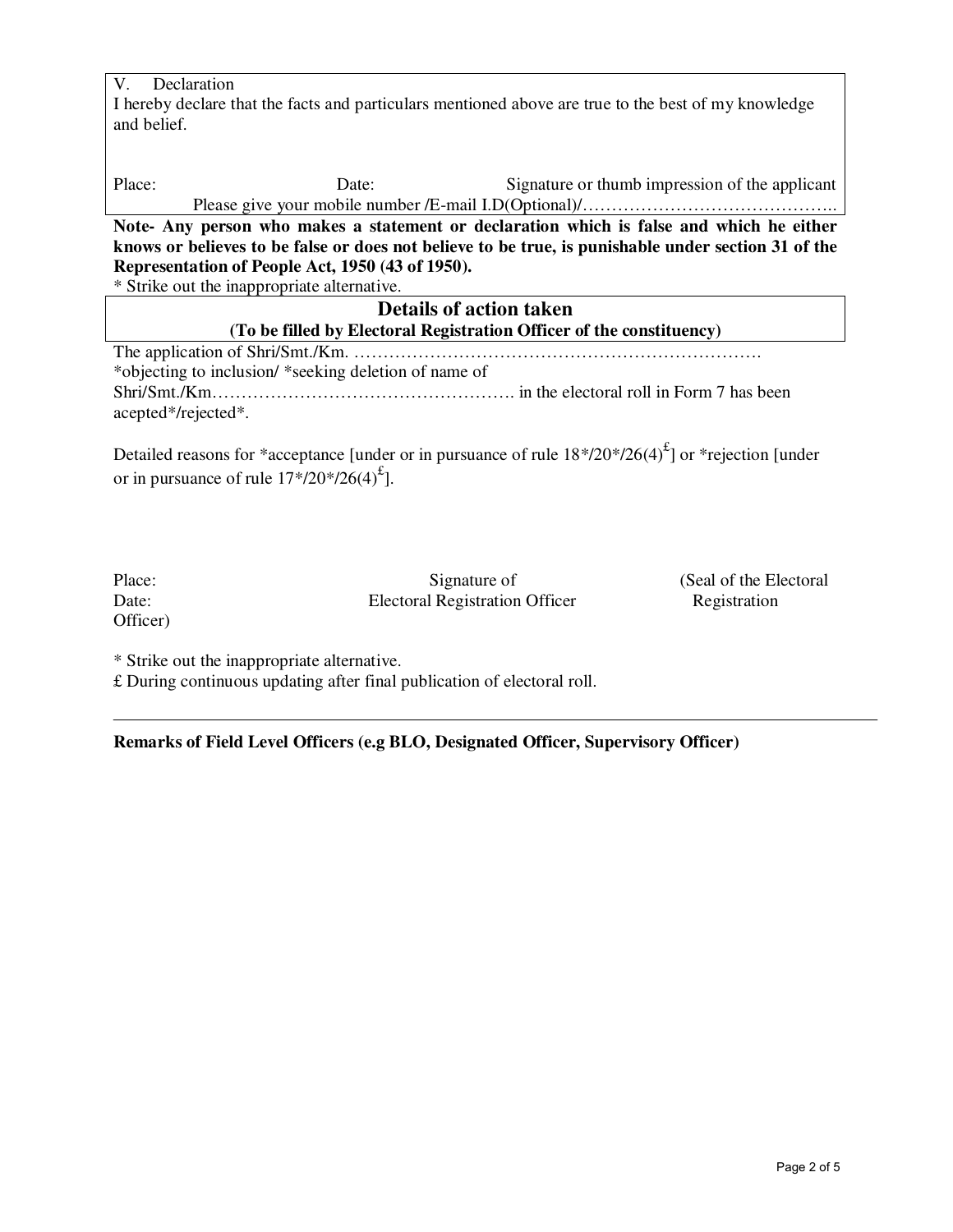## [[**This page should be thick enough so that it does not get mutilated /damaged in postal transit**]

# **Intimation of action taken**

### **(Section-II of the page is to be filled by Electoral Registration Officer of the constituency and to be posted to the applicant on the address as given by the applicant in Section-I)**

|                                         | Section-I                                                                                                      |  |  |  |  |
|-----------------------------------------|----------------------------------------------------------------------------------------------------------------|--|--|--|--|
|                                         | Postage Stamp to be<br>affixed by the<br><b>Electoral Registration</b><br>Authority at the time<br>of dispatch |  |  |  |  |
| The application in Form 7 of            |                                                                                                                |  |  |  |  |
| **Shri/ Shrimati/ Kumari                |                                                                                                                |  |  |  |  |
| ** (Full address)                       |                                                                                                                |  |  |  |  |
| House/Door number:                      |                                                                                                                |  |  |  |  |
| Street/ Area/Locality/<br>Mohalla/Road: |                                                                                                                |  |  |  |  |
| Town/Village:                           |                                                                                                                |  |  |  |  |
| Post Office:                            | Pin Code:                                                                                                      |  |  |  |  |
| Tehsil/Taluka/                          |                                                                                                                |  |  |  |  |
| Mandal/Thana:                           |                                                                                                                |  |  |  |  |
| District:                               |                                                                                                                |  |  |  |  |
| ** To be filled in by the applicant.    |                                                                                                                |  |  |  |  |
|                                         |                                                                                                                |  |  |  |  |
|                                         | Section-II                                                                                                     |  |  |  |  |
| has been—                               |                                                                                                                |  |  |  |  |
|                                         |                                                                                                                |  |  |  |  |
|                                         |                                                                                                                |  |  |  |  |
|                                         |                                                                                                                |  |  |  |  |
|                                         | Electoral Registration Officer.                                                                                |  |  |  |  |
|                                         |                                                                                                                |  |  |  |  |
|                                         |                                                                                                                |  |  |  |  |
|                                         |                                                                                                                |  |  |  |  |
|                                         |                                                                                                                |  |  |  |  |
|                                         | <b>Receipt for application</b>                                                                                 |  |  |  |  |
|                                         |                                                                                                                |  |  |  |  |
|                                         |                                                                                                                |  |  |  |  |
|                                         |                                                                                                                |  |  |  |  |
| Date                                    | Signature of the officer receiving the application                                                             |  |  |  |  |
|                                         | on behalf of the Electoral Registration Officer                                                                |  |  |  |  |
|                                         |                                                                                                                |  |  |  |  |
| ** To be filled in by the applicant.    |                                                                                                                |  |  |  |  |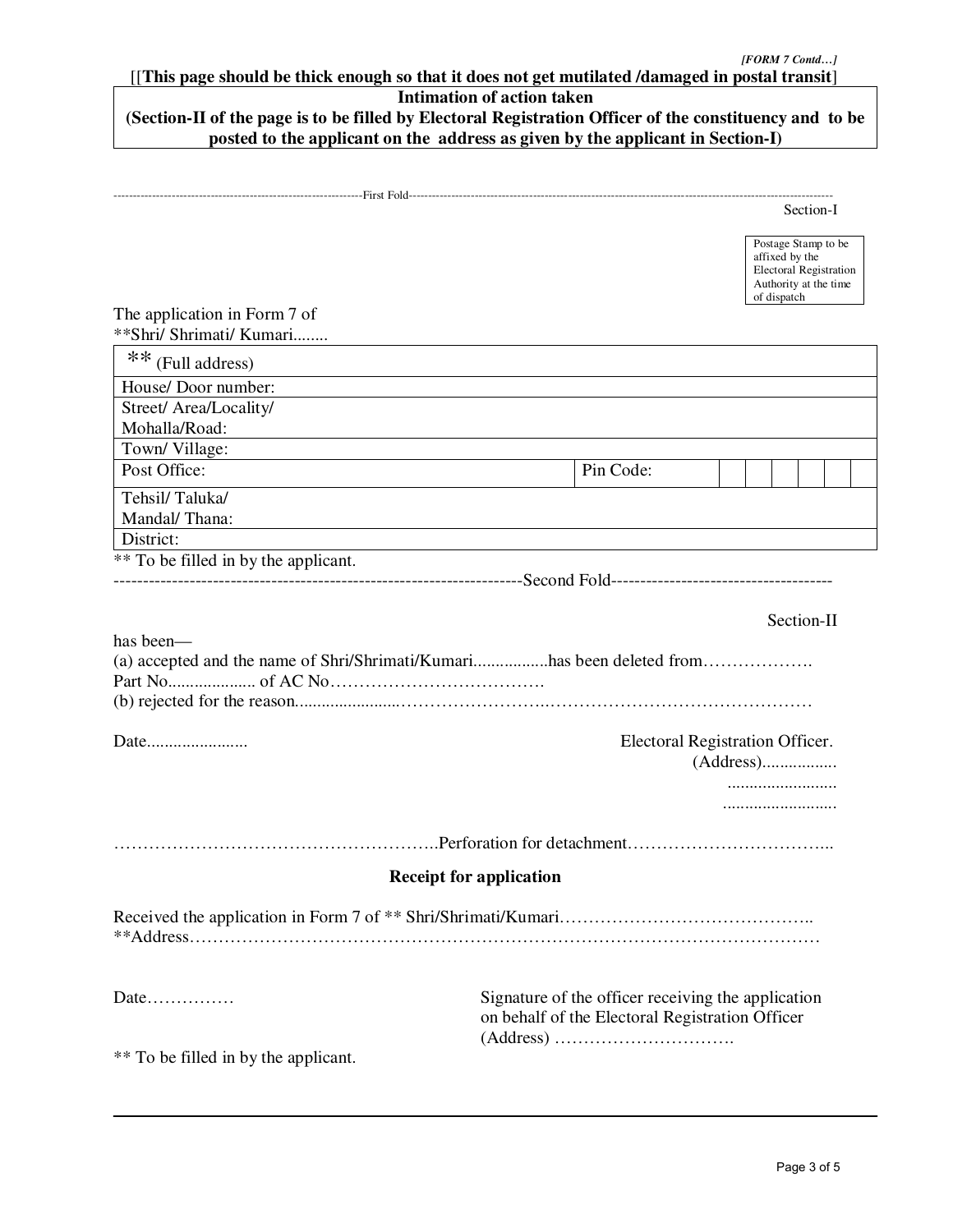#### **GUIDELINES FOR FILLING UP THE APPLICATION FORM-7**

#### **General Instructions**

#### **Who can file Form-7**

1. Can be filed only by a person whose name is already included in that roll in order to object inclusion of a name proposed to be included in that part of the electoral roll or for seeking deletion of a name already included in that part of the electoral roll.

#### **When Form-7 can be filed**

- 1. The application can be filed after draft publication of electoral roll of the constituency to object to the proposed inclusion of an entry in the draft roll. The application is to be filed within the specific days provided for the purpose. Due publicity is given about the above period when the revision programme is announced.
- 2. Only one copy of the application is to be filed.
- 3. The Application seeking deletion of an entry from the final electoral roll can be filed through out the year even when the revision programme is not going on. During non-revision period, application must be filed in duplicate.

#### **Where to file Form-7**

- 1. During revision period, the application can be filed at the designated locations where the draft electoral roll is displayed (mostly polling station locations) as well as the Electoral Registration Officer and Assistant Electoral Registration Officer of the constituency.
- 2. During other period of the year when revision programme is not going on, the application can be filed only with the Electoral Registration Officer.

#### **How to Fill up Form-7**

1. The application should be addressed to the Electoral Registration Officer of the constituency in which another elector registered in that roll objects the proposed inclusion of an entry in the draft electoral roll. The name of the constituency should be mentioned in the blank space.

#### **2. Details of person inclusion of whose name is objected to / Details of person whose entry is to be deleted :**

Out of the two alternative options, the first alternative is relevant after draft publication of electoral roll during revision of electoral roll. In other words to show the objected entry in the draft roll in the list of deletions at the time of final publication of the roll. The second alternative is relevant during continuous updation after final publication of electoral roll. In other words for deletion of an entry already included in the final electoral roll. (*Please strike out the inappropriate alternative while filling up the Form)*

Besides the name of the person whose entry is objected for inclusion or sought to be deleted, the other details of the electoral roll **Part No**., **Serial No. of the entry in that Part of electoral roll and Identity Card No issued to that person** are also required to be filled up. These details are available in the relevant part of electoral roll. The **Part No.** of the electoral roll is printed on the right hand top corner of the electoral roll. Every entry is given a serial number. Please check the electoral roll and write the serial number at which the name of the person whose entry is objected for inclusion/sought to be deleted is listed. In case the person has already been issued an **Identity Card that No.** is also printed against that entry. Please write that card no. in full in the space provided.

Separate Application is required to be filed for objecting inclusion/seeking deletion of each entry. Please also give your full name and address on the acknowledgement and intimation portions. Please give your mobile number and E-mail I.D in the Form , which is optional , as the same, if given, may be used by the Electoral Registration Officer for further communication with the applicant whenever required.

#### **3. Details of objector**

An "Objector" can file Application in Form 7 only in respect of persons included in the part of the electoral roll in which he/she is registered. In Part II of the Application, the objector has to fill up in the space provided his/her name including surname, relation's name (Father/Mother/Husband), sex, part no. of electoral roll and serial number at which his/her name is registered in that part of the electoral roll.